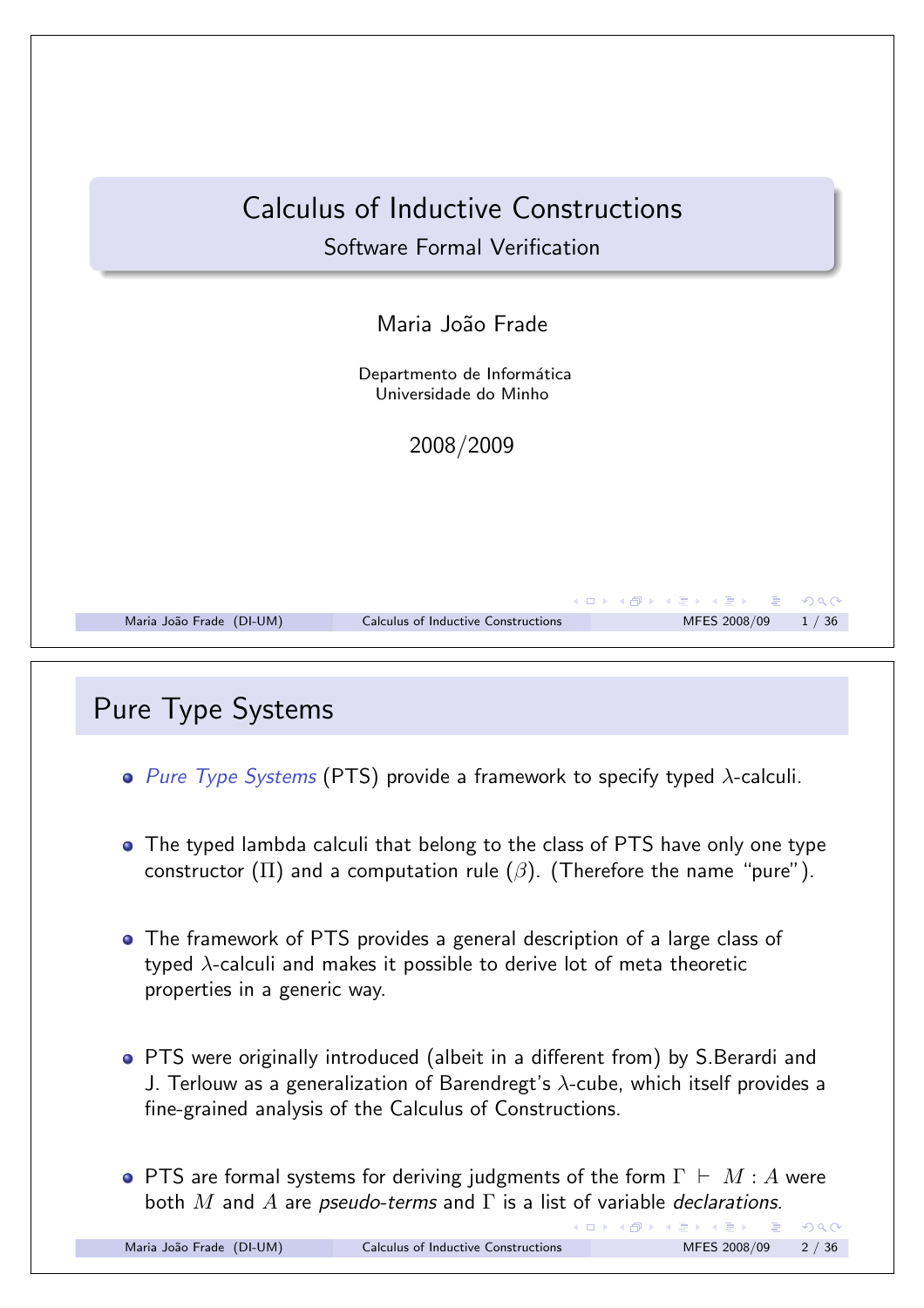# PTS - syntax

PTS have a single category of expressions, which are called *pseudo-terms*.

The definition of pseudo-terms is parametrized by a countable set *V* of *variables* and a set *S* of *sorts* (constants that denote the universes of the type system). We let *s* range over *S*.

The set *T* of *pseudo-terms* is defined by the abstract syntax

 $T \coloneqq S \mid V \mid T T \mid \lambda V : T T \mid \Pi V : T T$ 

Both  $\Pi$  and  $\lambda$  bind variables.

We have the usual notation for free and bound variables.

```
Maria João Frade (DI-UM) Calculus of Inductive Constructions MFES 2008/09 3 / 36
```
# PTS - definitions

Pseudo-terms inherit much of the standard definitions and notations of  $\lambda$ -calculi

- FV(*M*) denote the set of free variables of the pseudo-term *M*.
- We write  $A \rightarrow B$  instead of  $\Pi x:A.B$  whenever  $x \notin FV(B)$ .
- $M[x := N]$  denote the substitution of  $N$  for all the free occurrences of  $x$  in *M*.
- We identify pseudo-terms that are equal up to a renaming of bound variables  $(\alpha$ -conversion).
- We assume the standard variable convention, so all bound variables are chosen to be different from free variables.
- $\theta$ -reduction is defined as the compatible closure of the rule

 $(\lambda x:A.M) N \rightarrow_{\beta} M[x := N]$ 

 $\rightarrow$ <sub>β</sub> is the reflexive-transitive closure of  $\rightarrow$  <sub>β</sub>.

 $=$ β is the reflexive-symmetric-transitive closure of  $\rightarrow$   $\beta$ .

**•** Application associates to the left, abstraction to the right and application binds more tightly than abstraction. K □ ▶ K @ ▶ K 할 ▶ K 할 ▶ → 할 → 9 Q @

メロメ メ御 メメモメメモメン 老い

 $R$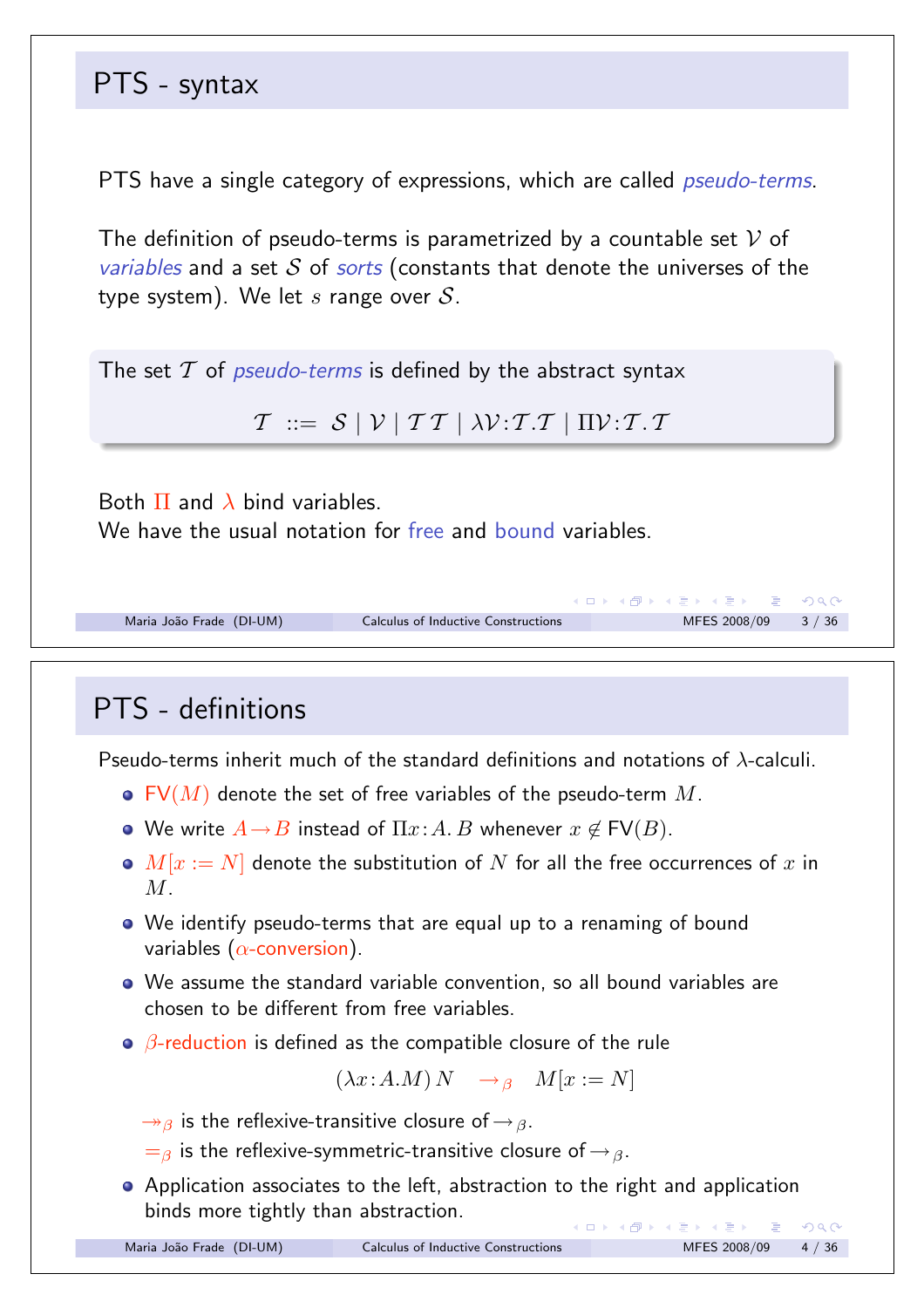![](_page_2_Figure_0.jpeg)

*S* is the set of universes of the type system;

A determine the typing relation between universes;

*R* determine which dependent function types may be found and where they live.

A PTS-specification is a triple  $(S, A, R)$  where

- *S* is a set of *sorts*
- *A* ⊆ *S* × *S* is a set of *axioms*
- *R* ⊆ *S* × *S* × *S* is a set of *rules*

Following standard practice, we use  $(s_1, s_2)$  to denote rules of the form  $(s_1, s_2, s_2).$ 

Every specification S induces a PTS  $\lambda$ S.

Maria João Frade (DI-UM) Calculus of Inductive Constructions MFES 2008/09 6 / 36

舌

 $QQ$ 

イロト イ部 トイミト イミト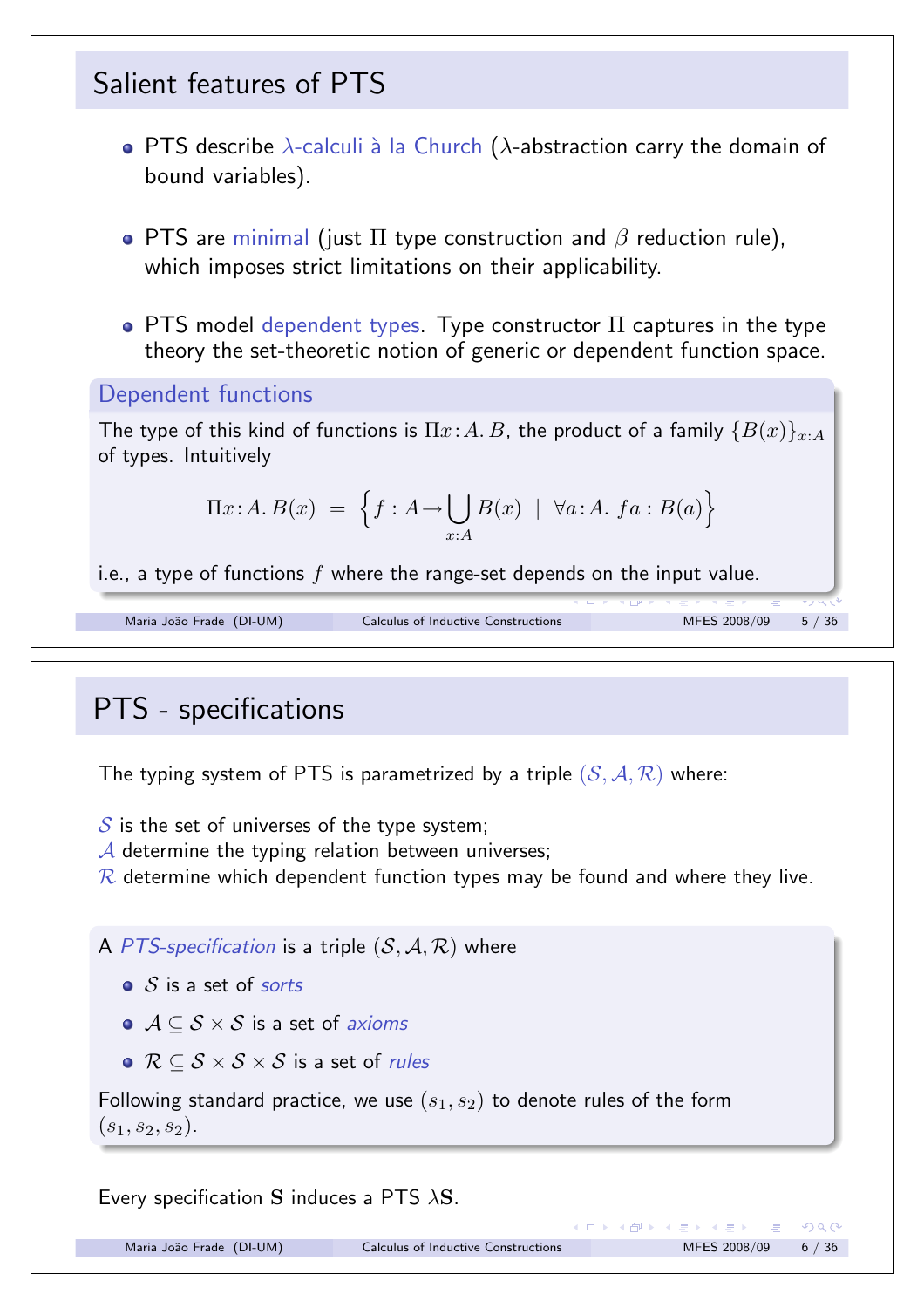![](_page_3_Figure_0.jpeg)

## Typing rules for PTS

| (axiom)                  | $\langle\rangle$ $\vdash$ $s_1$ : $s_2$                                                                                | if $(s_1, s_2) \in \mathcal{A}$      |      |
|--------------------------|------------------------------------------------------------------------------------------------------------------------|--------------------------------------|------|
| (start)                  | $\Gamma \vdash A : s$<br>$\Gamma, x:A \vdash x:A$                                                                      | if $x \notin \text{dom}(\Gamma)$     |      |
| (weakening)              | $\Gamma \vdash M : A \quad \Gamma \vdash B : s$<br>$\Gamma, x \colon B \vdash M : A$                                   | if $x \notin \text{dom}(\Gamma)$     |      |
| (product)                | $\Gamma \vdash A : s_1 \quad \Gamma, x : A \vdash B : s_2$<br>$\Gamma \vdash (\Pi x:A.B): s_3$                         | if $(s_1, s_2, s_3) \in \mathcal{R}$ |      |
| (application)            | $\frac{\Gamma~\vdash~M : (\Pi x{:}A.B) \quad \Gamma~\vdash~N : A}{\Gamma~\vdash~MN : B[x := N]}$                       |                                      |      |
| (abstraction)            | $\frac{\Gamma,x:A \;\vdash\; M:B \quad \Gamma \;\vdash\; (\Pi x:A.B): s}{\Gamma \;\vdash\; \lambda x:A.M:(\Pi x:A.B)}$ |                                      |      |
| (conversion)             | $\Gamma \vdash M : A \quad \Gamma \vdash B : s$<br>$\Gamma \vdash M : B$                                               | if $A =_{\beta} B$                   |      |
|                          |                                                                                                                        | ◀ㅁ▶ ◀母▶ ◀불▶ ◀불▶ │ 볼│ ⊙٩⊙             |      |
| Maria João Frade (DI-UM) | Calculus of Inductive Constructions                                                                                    | MFES 2008/09                         | 8/36 |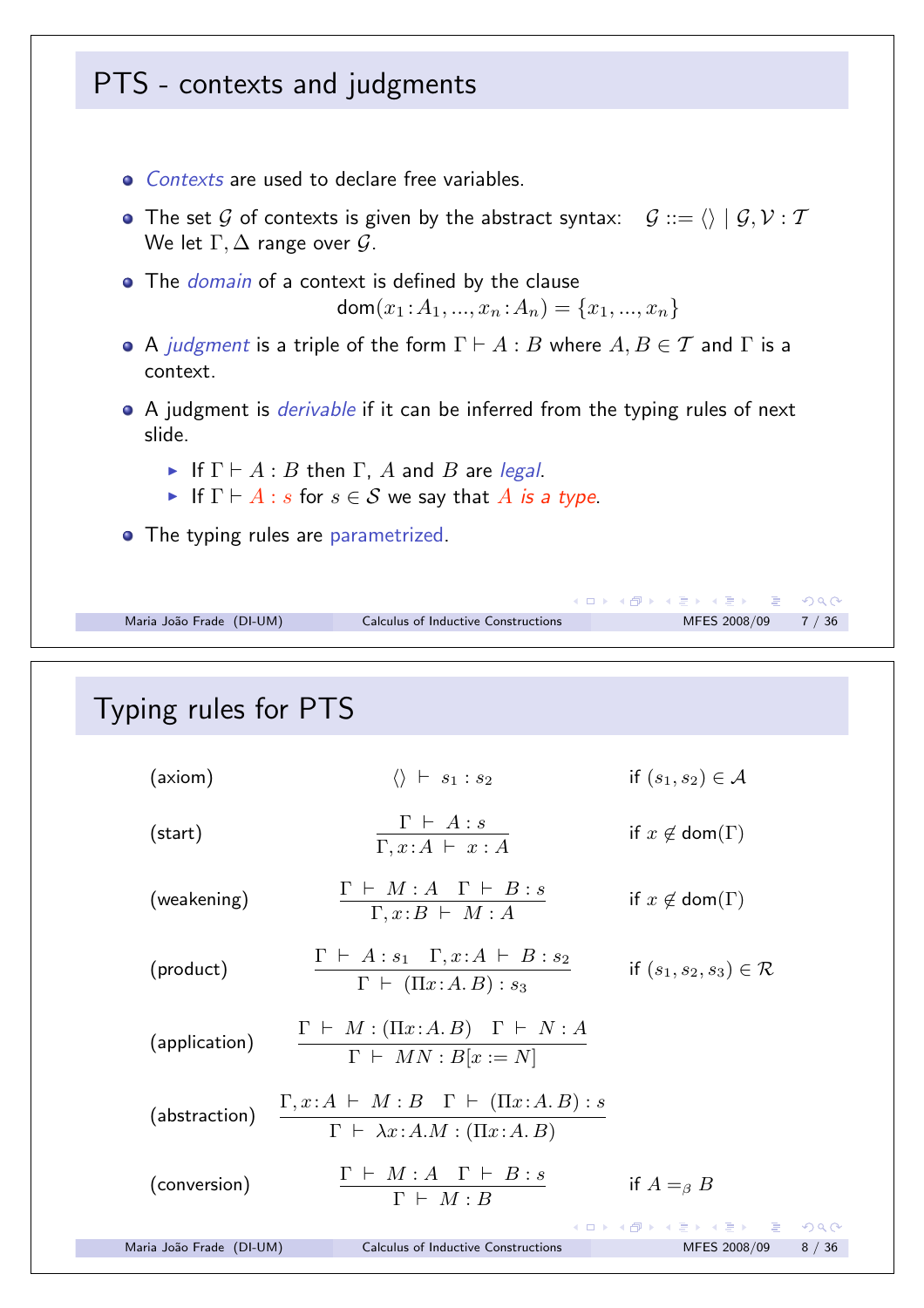## Properties of PTS

#### Substitution property

$$
\begin{array}{l} \text{If} \;\; \Gamma, x: B, \Delta \;\vdash\; M: A \;\;\text{and} \;\; \Gamma \;\vdash\; N: B \ \ \, \text{, then} \\ \Gamma, \Delta[x:=N] \;\vdash\; M[x:=N] : A[x:=N] \; . \end{array}
$$

Correctness of types

If  $\Gamma \vdash A : B$ , then either  $B \in \mathcal{S}$  or  $\Gamma \vdash B : s$  for some  $s \in \mathcal{S}$ .

**Thinning** 

If  $\Gamma \vdash A : B$  is legal and  $\Gamma \subseteq \Delta$ , then  $\Delta \vdash A : B$ .

Strengthening

If  $\Gamma_1, x : A, \Gamma_2 \vdash M : B$  and  $x \notin FV(\Gamma_2) \cup FV(M) \cup FV(B)$ , then  $\Gamma_1, \Gamma_2 \vdash M : B$ .

メロトメ 伊 トメ 君 トメ 君 トッ 君 Maria João Frade (DI-UM) Calculus of Inductive Constructions MFES 2008/09 9/36

## Properties of PTS

**Confluence** 

If  $M = g N$ , then  $M \rightarrow g R$  and  $N \rightarrow g R$ , for some term R.

Subject reduction If  $\Gamma \vdash M : A$  and  $M \rightarrow_{\beta} N$  , then  $\Gamma \vdash N : A$ .

#### Uniqueness of types

If  $\Gamma \vdash M : A$  and  $\Gamma \vdash M : B$ , then  $A =_{\beta} B$ . This property holds if  $A \subseteq S \times S$  and  $R \subseteq (S \times S) \times S$  are functions.

 $2Q$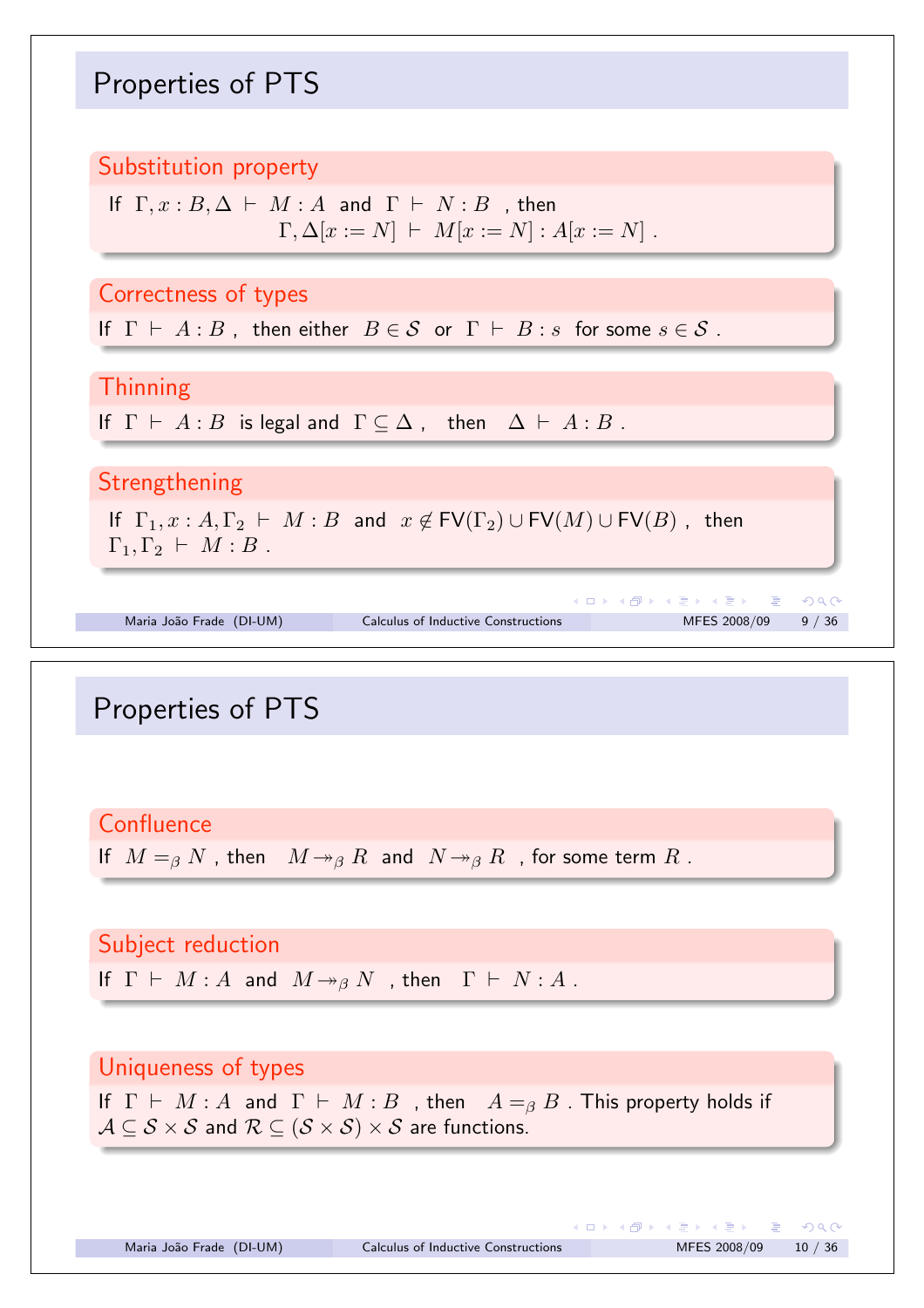# Properties of PTS

#### Normalization

- A term M is *weak normalizing* if there is a reduction sequence starting from M that terminates (in a normal form).
- A term M is *strongly normalizing* if every reduction sequence starting from M terminates.
- A PTS is *(weakly or strongly) normalizing* if all its legal terms are (weakly or strongly) normalizing.

Strong normalization holds for some PTS (e.g., all subsystems of λ*C*) and for some not.

#### Decidability of type checking

In a PTS that is (weakly or strongly) normalizing and with *S* finite, the problems of type checking and type synthesis are decidable.

```
Maria João Frade (DI-UM) Calculus of Inductive Constructions MFES 2008/09 11 / 36
```
# Barendregt's λ-Cube

Barendregt's λ-Cube was proposed as fine-grained analysis of the *Calculus of Constructions* (λ*C*).

#### The  $\lambda$ -Cube

The *cube of typed lambda calculi* consists of eight PTS all of them having  $S = \{*, \Box\}$  and  $\mathcal{A} = \{*, : \Box\}$  and the rules for each system as follows:

| System                |               | R              |               |                   |
|-----------------------|---------------|----------------|---------------|-------------------|
| $\lambda \rightarrow$ | $(*,*)$       |                |               |                   |
| $\lambda 2$           | $(*,*)$       | $(\Box, *)$    |               |                   |
| $\lambda P$           | $(*,*)$       |                | $(*,\square)$ |                   |
| $\lambda \omega$      | $(*,*)$       |                |               | $(\sqcup,\sqcup)$ |
| $\lambda \omega$      | $(\ast,\ast)$ | $(\Box, *)$    |               | $(\Box, \Box)$    |
| $\lambda P2$          | $(*,*)$       | $(\Box, *)$    | $(*,\square)$ |                   |
| $\lambda P\omega$     | $(*,*)$       |                | $(*,\square)$ | $(\Box, \Box)$    |
| $\lambda C$           | $(\ast,\ast)$ | $\Box$ , $*$ ) | $(*,\square)$ | $\Box, \Box)$     |

K ロ ▶ K 個 ▶ K 결 ▶ K 결 ▶ │ 결

 $DQ$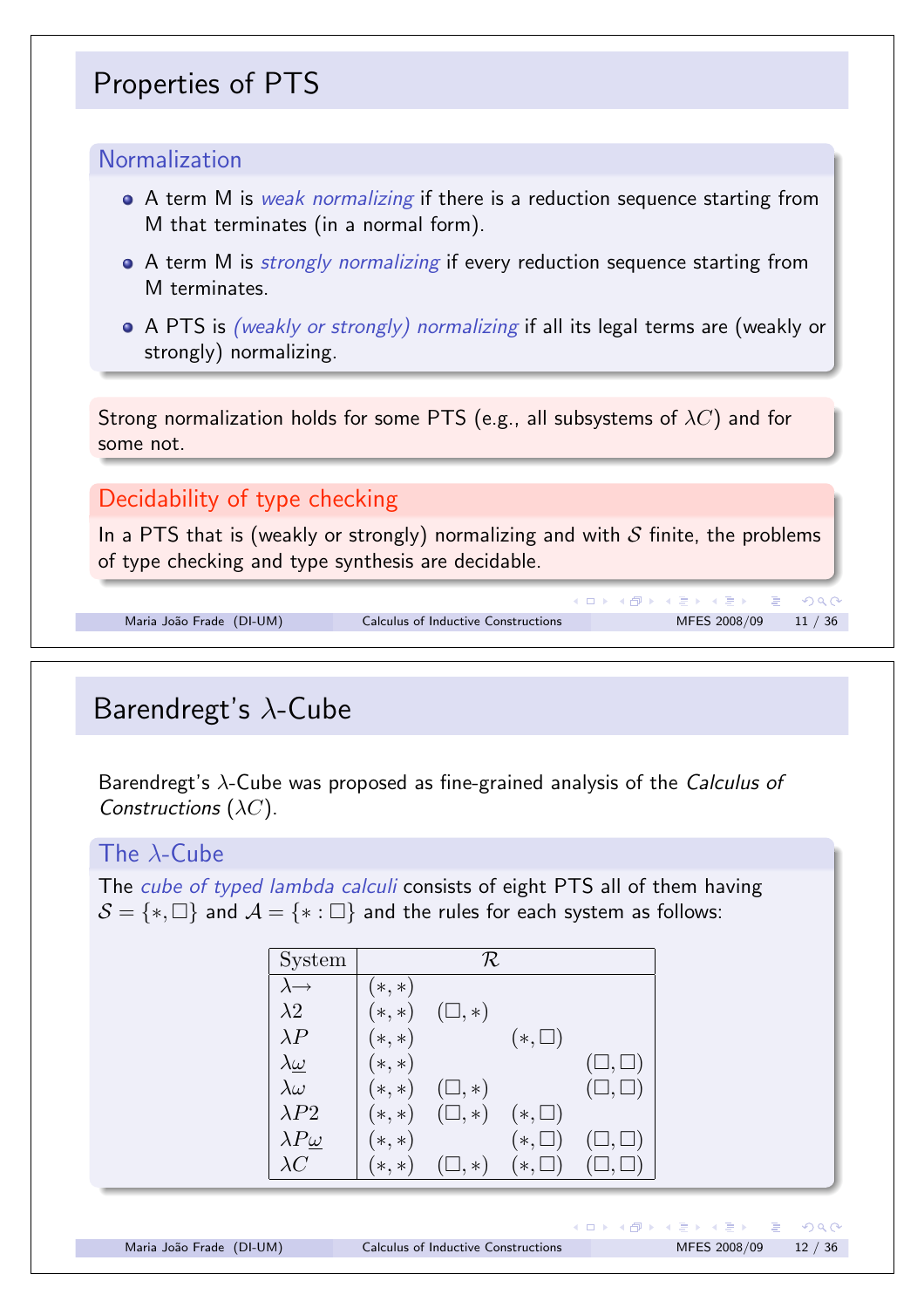![](_page_6_Figure_0.jpeg)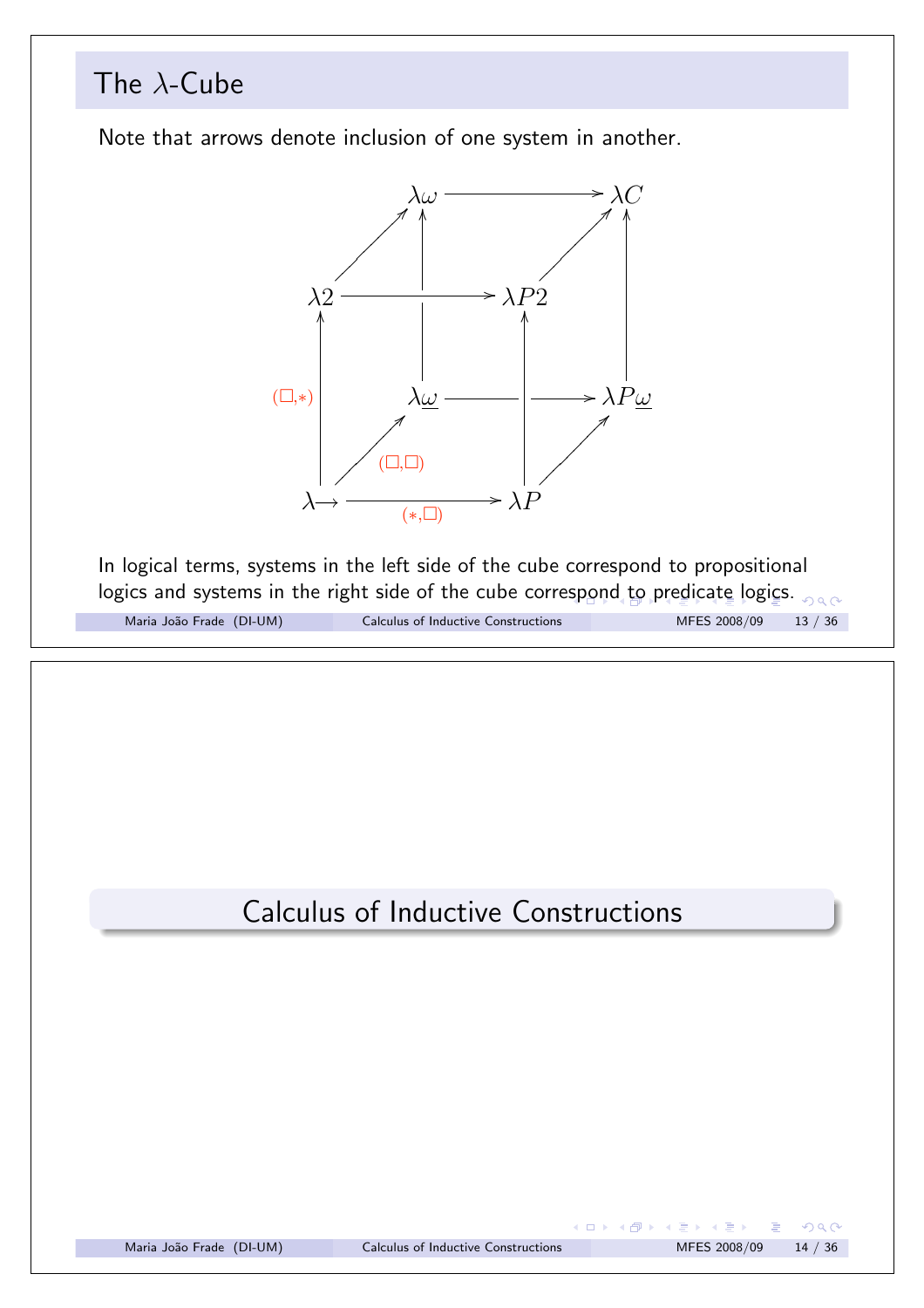## Calculus of Inductive Constructions

The *Calculus of Inductive Constructions* (CIC) is the underlying calculus of Coq. CIC can be described by the following specification:  $S =$  Set, Prop, Type<sub>i</sub>,  $i \in \mathbb{N}$  $\mathcal{A}$  = (Set : Type<sub>0</sub>), (Prop : Type<sub>0</sub>), (Type<sub>*i*</sub> : Type<sub>*i*+1</sub>) *, i*  $\in \mathbb{N}$  $\mathcal{R}$  = (Prop, Prop)*,* (Set, Prop)*,* (Type<sub>*i*</sub>, Prop)*,* (Prop, Set)*,* (Set, Set)*,*  $(Type_i, Set)$ ,  $(Type_i, Type_j, Type_{max(i,j)})$ ,  $i, j \in \mathbb{N}$ Cumulativity: Prop  $\subseteq$  Type<sub>0</sub>, Set  $\subseteq$  Type<sub>0</sub> and Type<sub>*i*</sub>  $\subseteq$  Type<sub>*i*+1</sub>,  $i \in \mathbb{N}$ . Inductive types and a restricted form of general recursion. In the Coq system, the user will never mention explicitly the index *i* when referring to the universe Type*i*. One only writes Type. The system itself generates for each instance of Type a new index for the universe and checks that the constraints between these indexes can be solved. From the user point of view we consequently have  $T$ ype :  $T$ ype. K ロ ▶ K 御 ▶ K 唐 ▶ K 唐 ▶ │ 唐  $2Q$ Maria João Frade (DI-UM) Calculus of Inductive Constructions MFES 2008/09 15 / 36

# **Dependencies**

Sort Prop is the universe of propositions.

The sorts Set and Type form the universes of domains.

(Prop*,* Prop) allows the formation of implication of two formulae

$$
\phi : \mathsf{Prop}, \psi : \mathsf{Prop} \;\vdash\; \phi \mathbin{\rightarrow} \psi : \mathsf{Prop}
$$

(Set*,* Prop) allows quantification over sets

$$
A: \mathsf{Set}, \phi : \mathsf{Prop} \vdash \underbrace{(\Pi x : A. \phi)}_{\forall x : A. \phi} : \mathsf{Prop}
$$

(Set*,*Type) allows the formation of first-order predicates

```
A: Set \vdash A \rightarrow Prop : Type
```
舌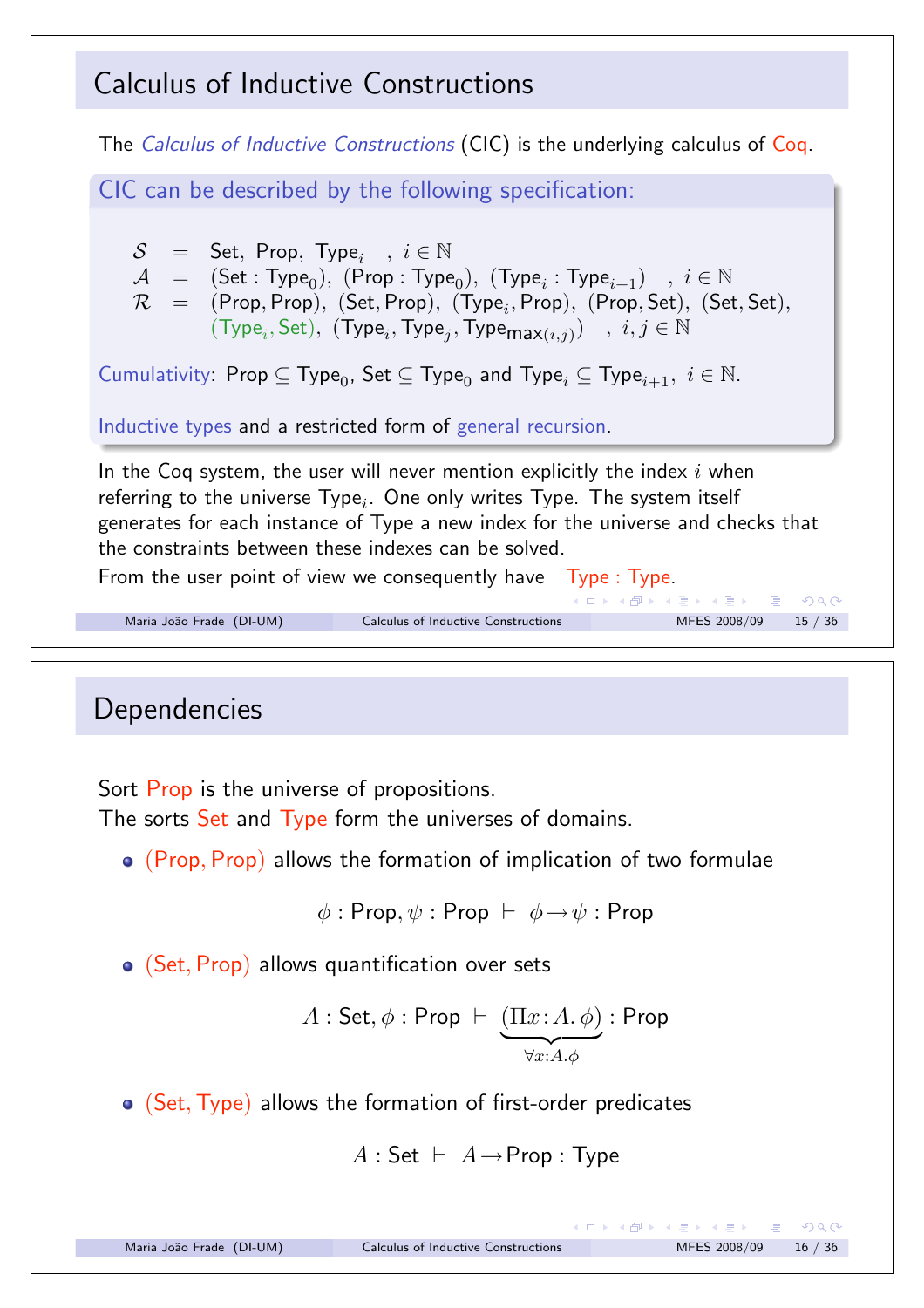![](_page_8_Figure_0.jpeg)

## Impredicativity

In CIC, thanks to rules (Type*i,* Prop) and (Type*i,* Set), the following judgements are derivable:

> $\Gamma \vdash (\Pi A : \textsf{Prop}. A \rightarrow A) : \textsf{Prop}$  $\Gamma \vdash (\Pi A \mathpunct{:} \mathsf{Set} \ldotp A \rightarrow A) : \mathsf{Set}$

which means that:

- it is possible to construct a new element of type Prop by quantifying over all elements of type Prop;
- **•** it is possible to construct a new element of type Set by quantifying over all elements of type Set.

These kind of types is called *impredicative*.

We say that Prop and Set are impredicative universes.

Coq version V7 was based in CIC.

 $OQ$ 

K ロ ▶ K @ ▶ K 할 ▶ K 할 ▶ ... 할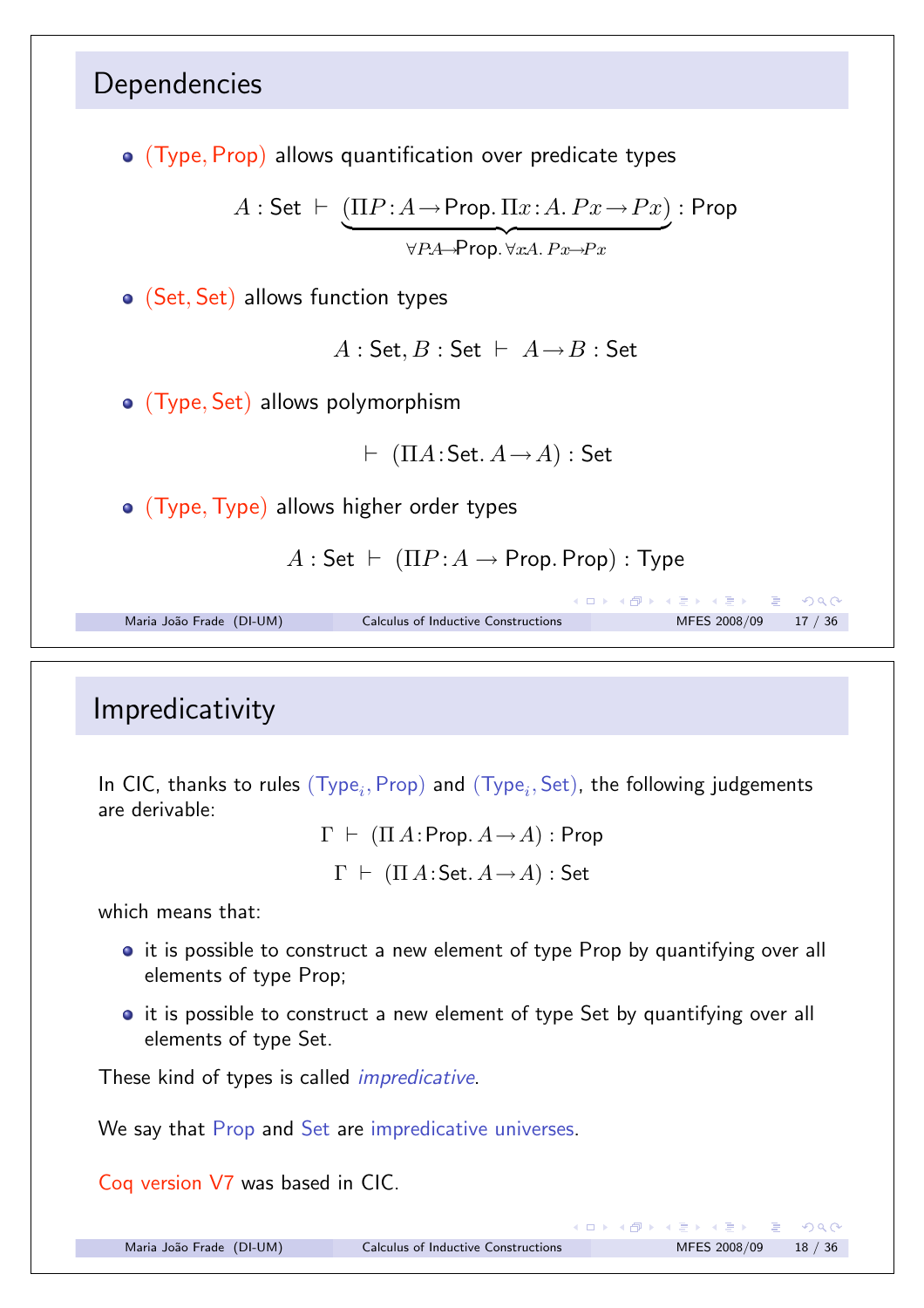## Impredicativity

Coq version V8 is based in a weaker calculus:

the *Predicative Calculus of Inductive Constructions* (pCIC)

In pCIC the rule (Type*i,* Set) was removed, so the universe Set become predicative.

- Within this calculus the type  $\Pi A$ : Set.  $A \rightarrow A$  has now sort  $\text{Type}$ .
- Prop is the only impredicative universe of pCIC.

#### Remark:

The only possible universes where impredicativity is allowed are the ones at the bottom of the hierarchy. Otherwise the calculus would turn out inconsistent. (This justifies the rules (Type<sub>i</sub>, Type<sub>j</sub>, Type<sub>max(i,j)</sub>),  $i, j \in \mathbb{N}$ )

|                          |                                     | - K □ ▶ K 部 ▶ K 로 ▶ K 로 ▶ - 로 - K 이 Q (N - |  |
|--------------------------|-------------------------------------|--------------------------------------------|--|
| Maria João Frade (DI-UM) | Calculus of Inductive Constructions | MFES 2008/09 19 / 36                       |  |
|                          |                                     |                                            |  |

# Inductive types Induction is a basic notion in logic and set theory. When a set is defined inductively we understand it as being "built up from the bottom" by a set of basic constructors. Elements of such a set can be decomposed in "smaller elements" in a well-founded manner. • This gives us principles of ! *"proof by induction"* and ! *"function definition by recursion"*.

 $PQQ$ 

イロト イ部 トイ君 トイ君 トッ君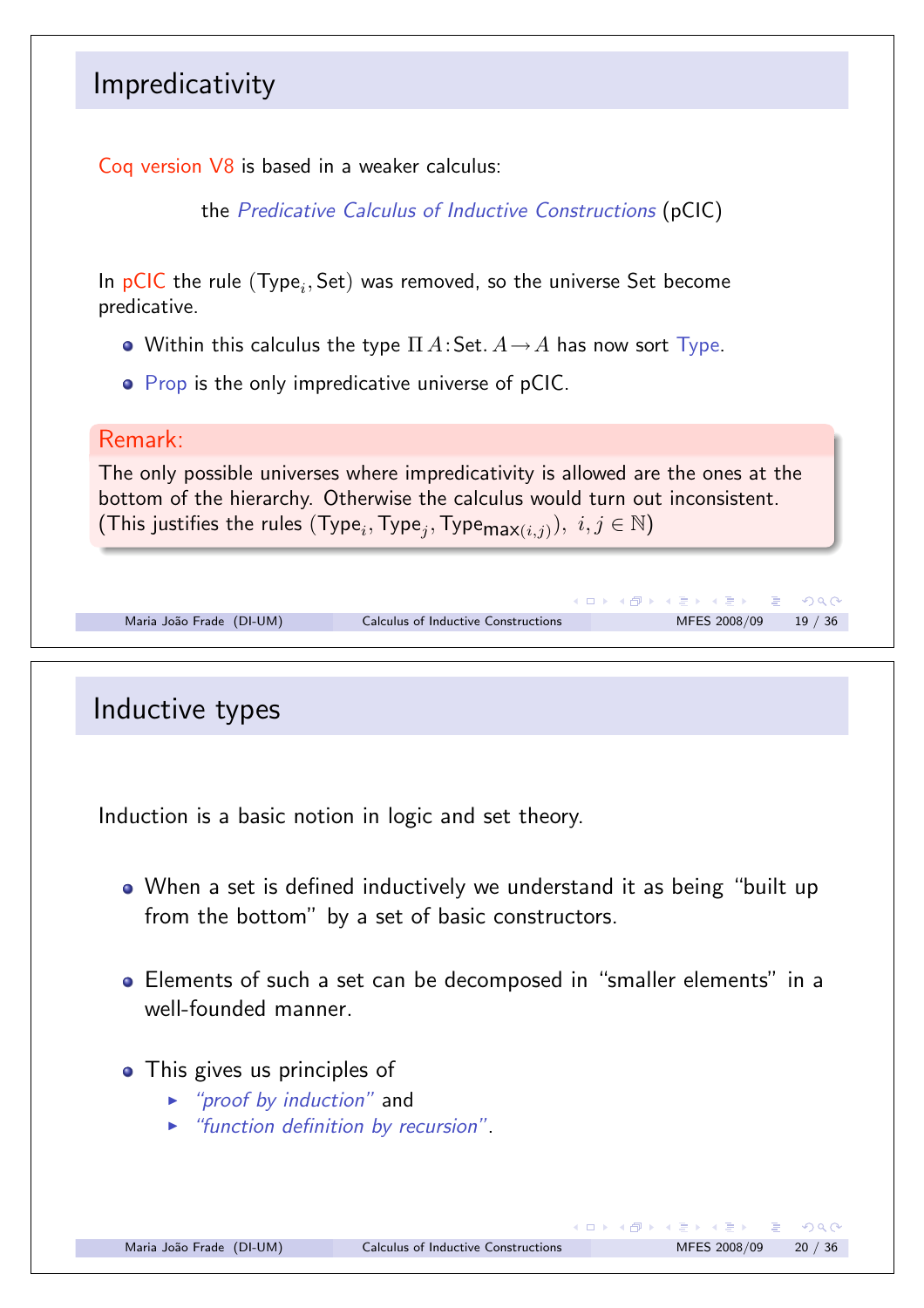## Inductive types

We can define a new type *I* inductively by giving its *constructors* together with their types which must be of the form

```
\tau_1 \rightarrow \ldots \rightarrow \tau_n \rightarrow I , with n \geq 0
```
- Constructors (which are the *introduction rules* of the type *I*) give the canonical ways of constructing one element of the new type *I*.
- The type *I* defined is the smallest set (of objects) closed under its introduction rules.
- The inhabitants of type *I* are the objects that can be obtained by a finite number of applications of the type constructors.

Type *I* (under definition) can occur in any of the "domains" of its constructors. However, the occurrences of  $I$  in  $\tau_i$  must be in *positive positions* in order to assure the well-foundedness of the datatype.

For instance, assuming that *I* does not occur in types *A* and *B*:  $I \rightarrow B \rightarrow I$ ,  $A \rightarrow (B \rightarrow I) \rightarrow I$  or  $((I \rightarrow A) \rightarrow B) \rightarrow A \rightarrow I$  are valid types for a constructor of *I*, but  $(I \rightarrow A) \rightarrow I$  or  $((A \rightarrow I) \rightarrow B) \rightarrow A \rightarrow I$  are not.

Maria João Frade (DI-UM) Calculus of Inductive Constructions MFES 2008/09 21 / 36

# Induction types - examples

 $\bullet$  The inductive type  $\mathbb N$  : Set of natural numbers has two constructors

 $0: \mathbb{N}$  $S : \mathbb{N} \to \mathbb{N}$ 

 $\bullet$  A well-known example of a higher-order datatype is the type  $\mathbb O$  : Set of ordinal notations which has three constructors

> Zero : 1 Succ :  $\mathbb{O} \rightarrow \mathbb{O}$  $Lim : (\mathbb{N} \to \mathbb{O}) \to \mathbb{O}$

To program and reason about an inductive type we must have means to analyze its inhabitants.

The *elimination rules* for the inductive types express ways to use the objects of the inductive type in order to define objects of other types, and are associated to new computational rules. イロト イ団 ト イミト イヨト 一番  $R$ 

|  | Maria João Frade (DI-UM) |
|--|--------------------------|
|  |                          |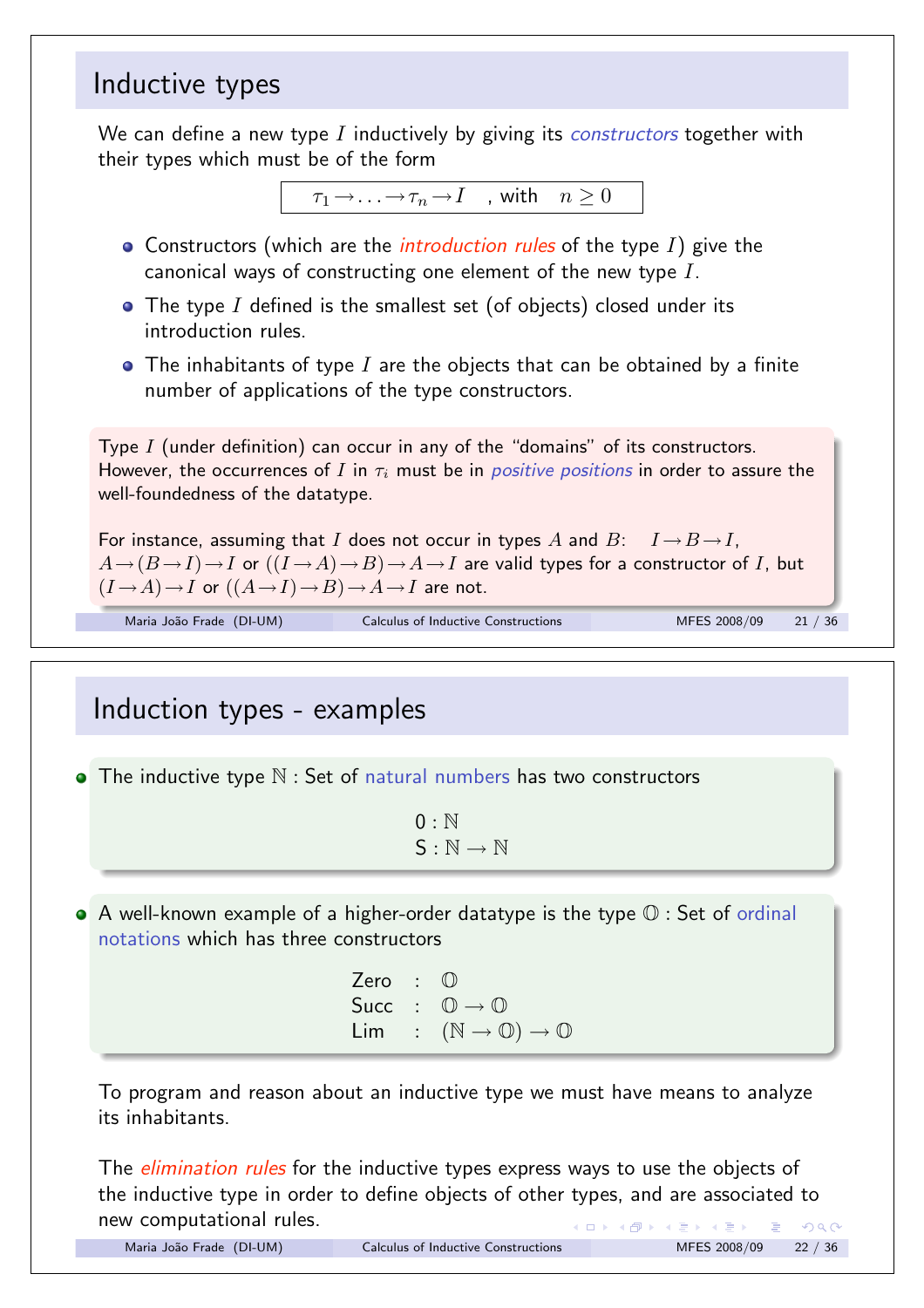#### Recursors

When an inductive type is defined in a type theory the theory should automatically generate a scheme for proof-by-induction and a scheme for primitive recursion.

- The inductive type comes equipped with a *recursor* that can be used to define functions and prove properties on that type.
- $\bullet$  The recursor is a constant  $\mathbf{R}_I$  that represents the structural induction principle for the elements of the inductive type *I*, and the computation rule associated to it defines a safe recursive scheme for programming.

For example,  $\mathbf{R}_{N}$ , the recursor for N, has the following typing rule:

$$
\frac{\Gamma \vdash P : \mathbb{N} \rightarrow \text{Type} \quad \Gamma \vdash a : P \cdot 0 \quad \Gamma \vdash a' : \Pi x : \mathbb{N}. P \cdot x \rightarrow P(\text{S} \cdot x)}{\Gamma \vdash \text{R}_{\mathbb{N}} P \cdot a \cdot a' : \Pi n : \mathbb{N}. P \cdot n}
$$

and its reduction rules are

 $\mathbf{R}_{\mathbb{N}}$  *P* a a' 0  $\rightarrow$  a  $\mathbf{R}_{\mathbb{N}}$  *P a a'* ( $\mathbf{S}$  *x*)  $\rightarrow$  *a' x* ( $\mathbf{R}_{\mathbb{N}}$  *P a a' x*)

Maria João Frade (DI-UM) Calculus of Inductive Constructions MFES 2008/09 23 / 36

## Proof-by-induction scheme

The proof-by-induction scheme can be recovered by setting *P* to be of type  $\mathbb{N} \rightarrow$ Prop.

Let 
$$
ind_N := \lambda P : N \to Prop. \mathbf{R}_N P
$$
 we obtain the following rule  
\n
$$
\frac{\Gamma \vdash P : N \to Prop \quad \Gamma \vdash a : P \cdot 0 \quad \Gamma \vdash a' : \Pi x : N. P \cdot x \to P(\mathsf{S} \cdot x)}{\Gamma \vdash ind_N P \cdot a a' : \Pi n : N. P \cdot n}
$$

This is the well known structural induction principle over natural numbers. It allows to prove some universal property of natural numbers  $(\forall n:\mathbb{N}, P_n)$  by induction on *n*.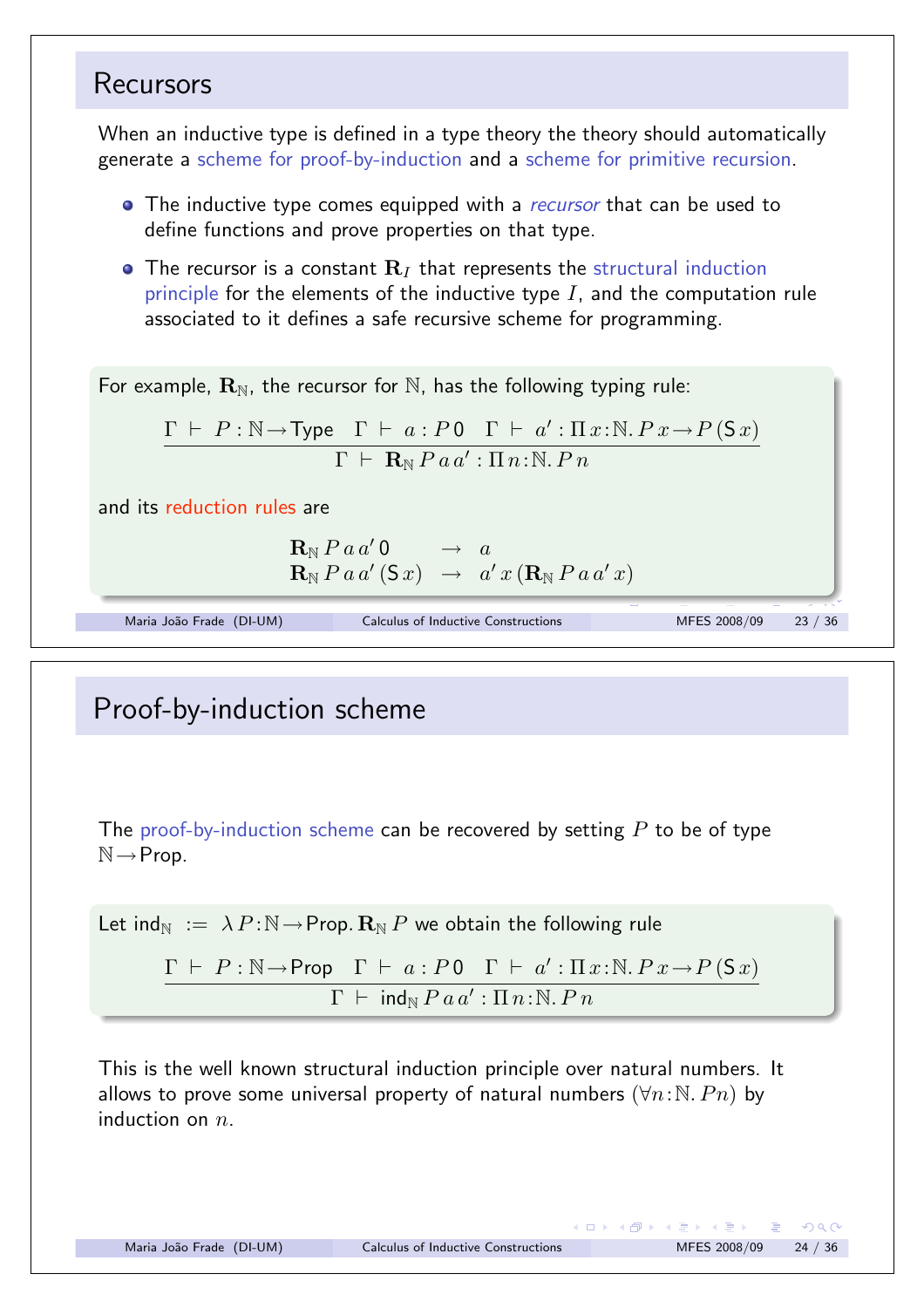### Primitive recursion scheme

The primitive recursion scheme (allowing dependent types) can be recovered by setting  $P : \mathbb{N} \rightarrow$  Set.

Let rec<sub>N</sub> :=  $\lambda P:\mathbb{N} \rightarrow \mathsf{Set}$ .  $\mathbb{R}_{\mathbb{N}} P$  we obtain the following rule

 $\Gamma$   $\vdash$   $T$  :  $\mathbb{N} \rightarrow$  Set  $\Gamma$   $\vdash$   $a$  :  $T$  0  $\Gamma$   $\vdash$   $a'$  :  $\Pi$   $x$  :  $\mathbb{N}$   $\ldots$   $T$   $(T x \rightarrow T(Sx))$  $\Gamma$   $\vdash$  **rec**<sub>N</sub>  $T$   $a$   $a'$  :  $\Pi$   $n$  :  $\mathbb{N}$  .  $T$   $n$ 

We can define functions using the recursors.

For instance, a function that doubles a natural number can be defined as follows:

double :=  $\operatorname{rec}_{\mathbb{N}}(\lambda n:\mathbb{N},\mathbb{N})\mathbf{0}(\lambda x:\mathbb{N},\lambda y:\mathbb{N},\mathsf{S}(\mathsf{S},y))$ 

This approach gives safe way to express recursion without introducing non-normalizable objects.

However, codifying recursive functions in terms of elimination constants is quite far from the way we are used to program. Instead we usually use general recursion and case analysis. K ロ ▶ K @ ▶ K 할 ▶ K 할 ▶ → 할 → 9 Q @

```
Maria João Frade (DI-UM) Calculus of Inductive Constructions MFES 2008/09 25 / 36
```
#### Case analysis

*Case analyses* gives an elimination rule for inductive types.

For instance, *n* : N means that *n* was introduced using either 0 or S, so we may define an object case *n* of  ${0 \Rightarrow b_1 \mid S \Rightarrow b_2}$  in another type  $\sigma$  depending on which constructor was used to introduce *n*.

A typing rule for this construction is

$$
\frac{\Gamma \vdash n : \mathbb{N} \quad \Gamma \vdash b_1 : \sigma \quad \Gamma \vdash b_2 : \mathbb{N} \to \sigma}{\Gamma \vdash \text{case } n \text{ of } \{0 \Rightarrow b_1 \mid S \Rightarrow b_2\} : \sigma}
$$

and the associated computation rules are

 $\c{case 0 \text{ of } \{0 \Rightarrow b_1 \mid S \Rightarrow b_2\}} \rightarrow b_1$  $\mathsf{case} \; (\mathsf{S}\,x) \; \mathsf{of} \; \{ \mathsf{0} \Rightarrow b_1 \; | \; \mathsf{S} \Rightarrow b_2 \} \;\; \rightarrow \;\; b_2 \, x$ 

The case analysis rule is very useful but it does not give a mechanism to define recursive functions.

 $OQ$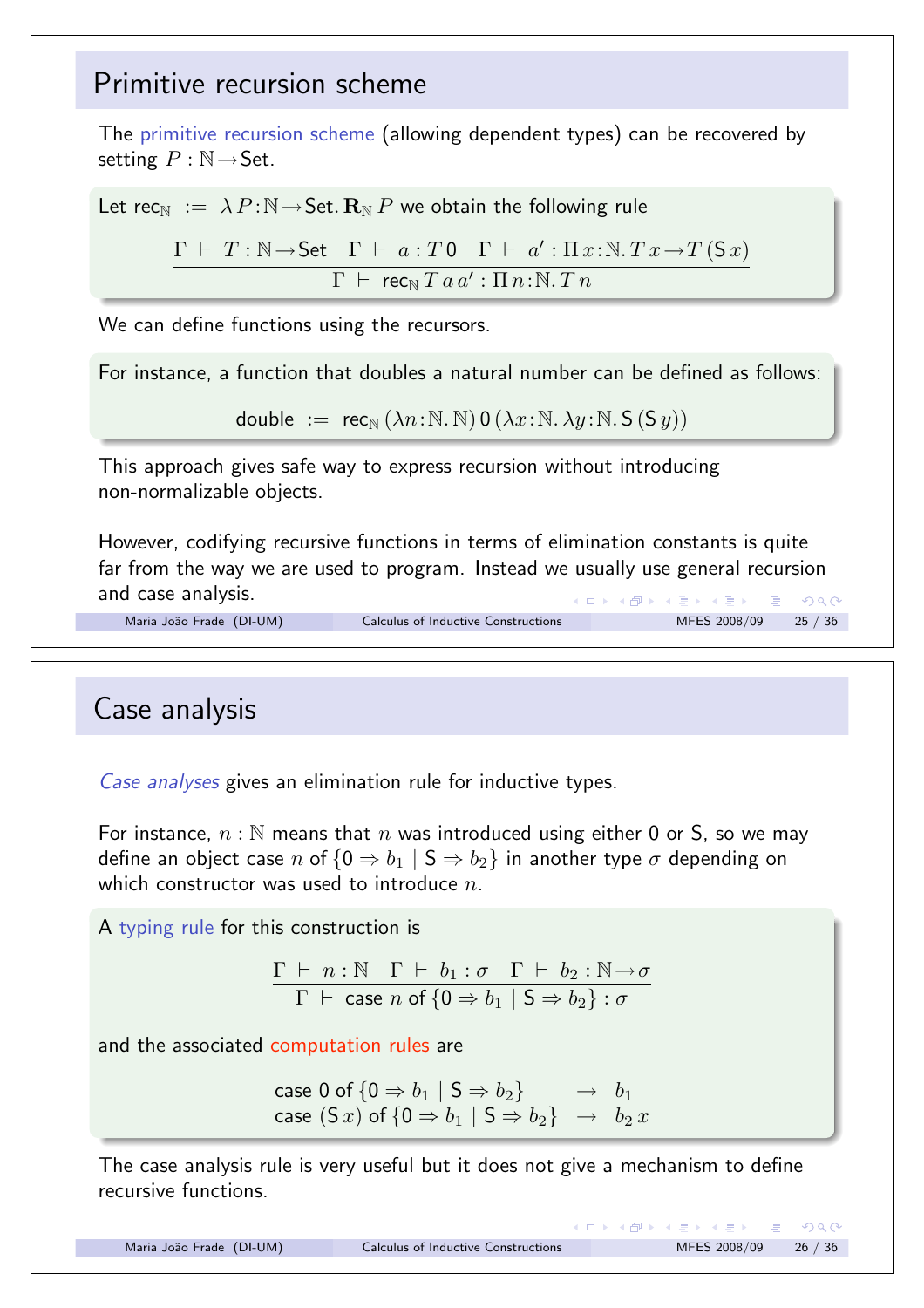## General recursion

Functional programming languages feature *general recursion*, allowing recursive functions to be defined by means of pattern-matching and a general fixpoint operator to encode recursive calls.

The typing rule for  $\mathbb N$  fixpoint expressions is

 $\Gamma \vdash \mathbb{N} \rightarrow \theta : s \quad \Gamma, f : \mathbb{N} \rightarrow \theta \vdash e : \mathbb{N} \rightarrow \theta$  $\Gamma$   $\vdash$  (fix  $f = e$ ) :  $\mathbb{N} \rightarrow \theta$ 

and the associated computation rules are

 $(f \times f = e) 0 \rightarrow e[f := (f \times f = e)] 0$  $(f \times f = e)$   $(S x) \rightarrow e[f := (f \times f = e)]$   $(S x)$ 

Of course, this approach opens the door to the introduction of non-normalizable objects, but it raises the level of expressiveness of the language.

Using this, the function that doubles a natural number can be defined by

```
(fix double = \lambda n : N \cdot case \ n \text{ of } \{0 \Rightarrow 0 \mid S \Rightarrow (\lambda x : N \cdot S (S (double x))))\})
```

```
Maria João Frade (DI-UM) Calculus of Inductive Constructions MFES 2008/09 27 / 36
```
## About termination

- **•** Checking convertibility between types may require computing with recursive functions. So, the combination of non-normalization with dependent types leads to undecidable type checking.
- To enforce decidability of type checking, proof assistants either require recursive functions to be encoded in terms of recursors or allow restricted forms of fixpoint expressions.
- A usual way to ensure termination of fixpoint expressions is to impose syntactical restrictions through a predicate  $G_f$  on untyped terms. This predicate enforces termination by constraining all recursive calls to be applied to terms structurally smaller than the formal argument of the function.

The restricted typing rule for fixpoint expressions hence becomes:  $\Gamma \vdash \mathbb{N} \rightarrow \theta : s \qquad \Gamma, f : \mathbb{N} \rightarrow \theta \vdash e : \mathbb{N} \rightarrow \theta$ if  $\mathcal{G}_f(e)$  $\Gamma$   $\vdash$  (fix  $f = e$ ) :  $\mathbb{N} \rightarrow \theta$ メロメメ 倒 メメ ミメメ ミメー 舌  $OQ$ Maria João Frade (DI-UM) Calculus of Inductive Constructions MFES 2008/09 28 / 36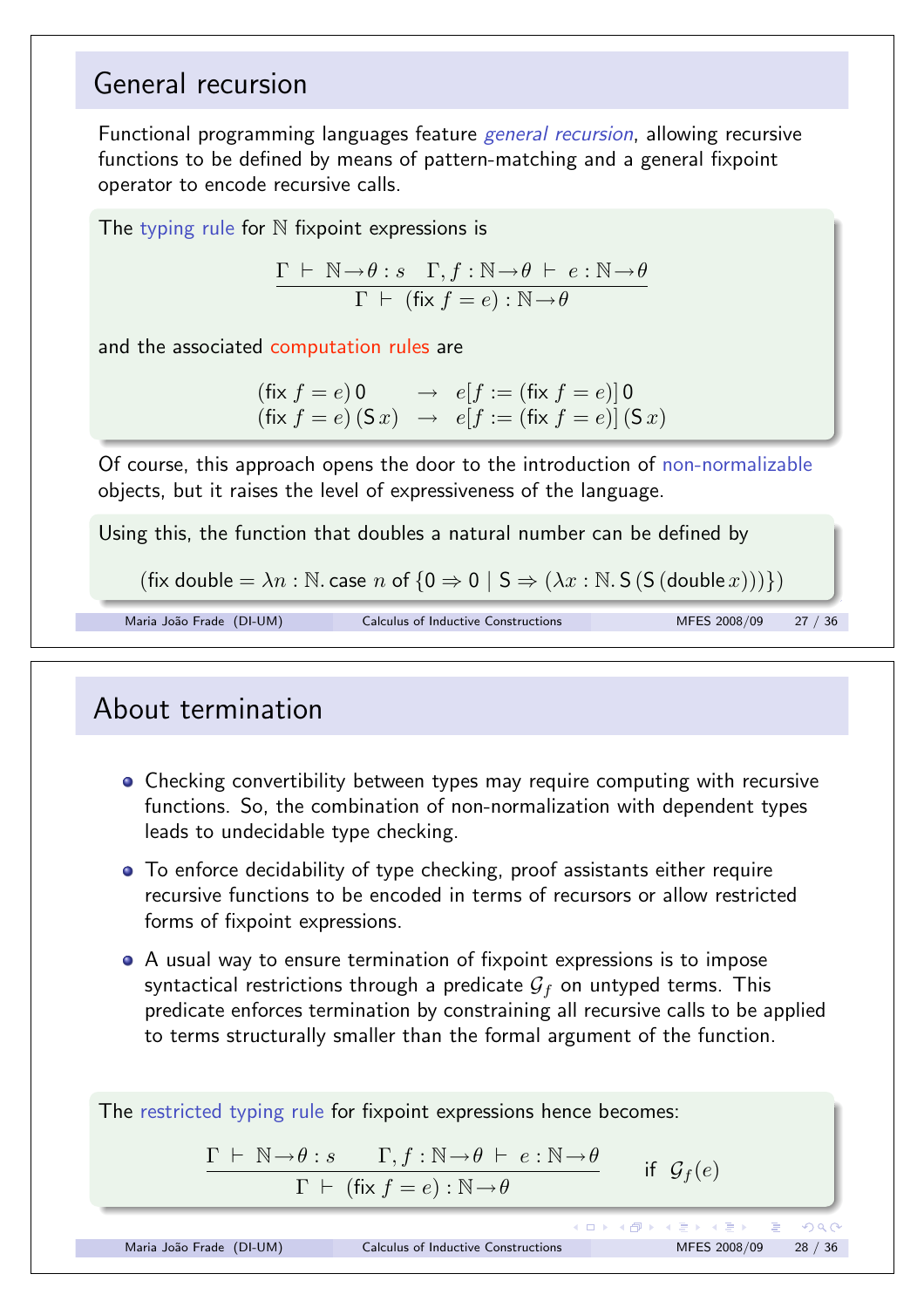## Coq

Recall that typing judgments in Coq are of the form  $E|\Gamma \vdash M : A$ , where *E* is the global environment and  $\Gamma$  is the local context.

Computations are performed as series of *reductions*.

 $\beta$ -reduction for compute the value of a function for an argument:

 $(\lambda x:A, M) N \rightarrow_{\beta} M[x := N]$ 

 $\delta$ -reduction for unfolding definitions:

 $M \rightarrow \delta$  *N* if  $(M := N) \in E | \Gamma$ 

 $\iota$ -reduction for primitive recursion rules, general recursion and case analysis

 $\zeta$ -reduction for local definitions: let  $x := N$  in  $M \to_{\zeta} M[x := N]$ 

Note that the conversion rule is

 $E|\Gamma \vdash M : A \quad E|\Gamma \vdash B : s$  $E|\Gamma \vdash M:B$  $\text{if } A =_{\beta \iota \delta \zeta} B \text{ and } s \in \{\text{Prop}, \text{Set}, \text{Type}\}$ 

Maria João Frade (DI-UM) Calculus of Inductive Constructions MFES 2008/09 29 / 36

# Natural numbers

Inductive nat :Set := O : nat  $| S : nat \rightarrow nat.$ 

The declaration of this inductive type introduces in the global environment not only the constructors 0 and S but also the recursors: nat rect, nat ind and nat rec

```
Check nat_rect.
nat_rect
     : forall P : nat -> Type,
       P 0 -> (forall n : nat, P n \rightarrow P (S n)) -> forall n : nat, P n
```
Print nat ind.

```
nat\_ind = fun P : nat -> Prop => nat\_rect P: forall P : nat -> Prop,
       P 0 -> (forall n : nat, P n \rightarrow P (S n)) -> forall n : nat, P n
```
#### Print nat rec.

```
nat\_rec = fun P : nat -> Set => nat\_rect P: forall P : nat -> Set,
       P 0 -> (forall n : nat, P n \rightarrow P (S n)) -> forall n : nat, P n
```
Maria João Frade (DI-UM) Calculus of Inductive Constructions MFES 2008/09 30 / 36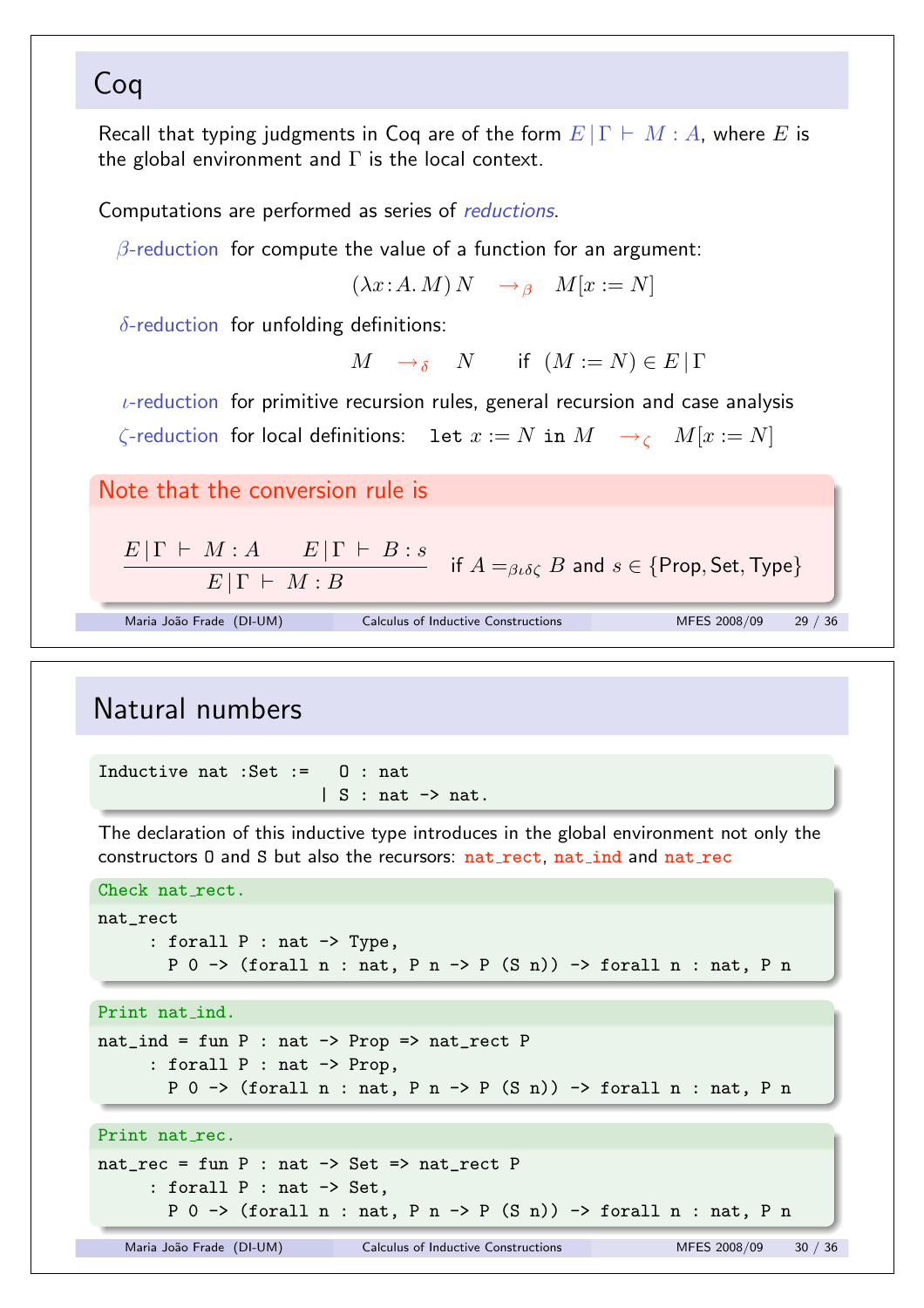#### Lists

An example of a parametric inductive type: the type of lists over a type *A*.

```
Inductive list (A : Type): Type :=
  | nil : list A
  | cons : A -> list A -> list A.
```
In this definition, *A* is a general parameter, global to both constructors. This kind of definition allows us to build a whole family of inductive types, indexed over the sort Type.

The recursor for lists:

```
Check list_rect.
list_rect
      : forall (A : Type) (P : list A \rightarrow Type),
        P nil ->
        (forall (a : A) (1 : list A), P 1 \rightarrow P (cons a 1)) \rightarrowforall l : list A, P l
                                                  メロメメ 倒す メミメメ ミメン 毛
                                                                           2QMaria João Frade (DI-UM) Calculus of Inductive Constructions MFES 2008/09 31 / 36
```
#### Vectors of length *n* over *A*.

```
Inductive vector (A : Type) : nat \rightarrow Type :=
  | Vnil : vector A 0
  | Vcons : A -> forall n : nat, vector A n -> vector A (S n).
```
Remark the difference between the two parameters *A* and *n*:

 $-A$  is a general parameter, global to all the introduction rules,

– *n* is an index, which is instantiated differently in the introduction rules.

The type of constructor Vcons is a dependent function.

```
Variables b1 b2 : B.
Check (Vcons - b1 - (Vcons - b2 - (Vni1 -))).
Vcons B b1 1 (Vcons B b2 0 (Vnil B)) : vector B 2
Check vector_rect.
vector_rect
     : forall (A : Type) (P : forall n : nat, vector A n -> Type),
       P 0 (Vnil A) \rightarrow(forall (a : A) (n : nat) (v : vector A n),
        P n v \rightarrow P (S n) (Vcons A a n v)) \rightarrowforall (n : nat) (v : vector A n), P n v
  Maria João Frade (DI-UM) Calculus of Inductive Constructions MFES 2008/09 32 / 36
```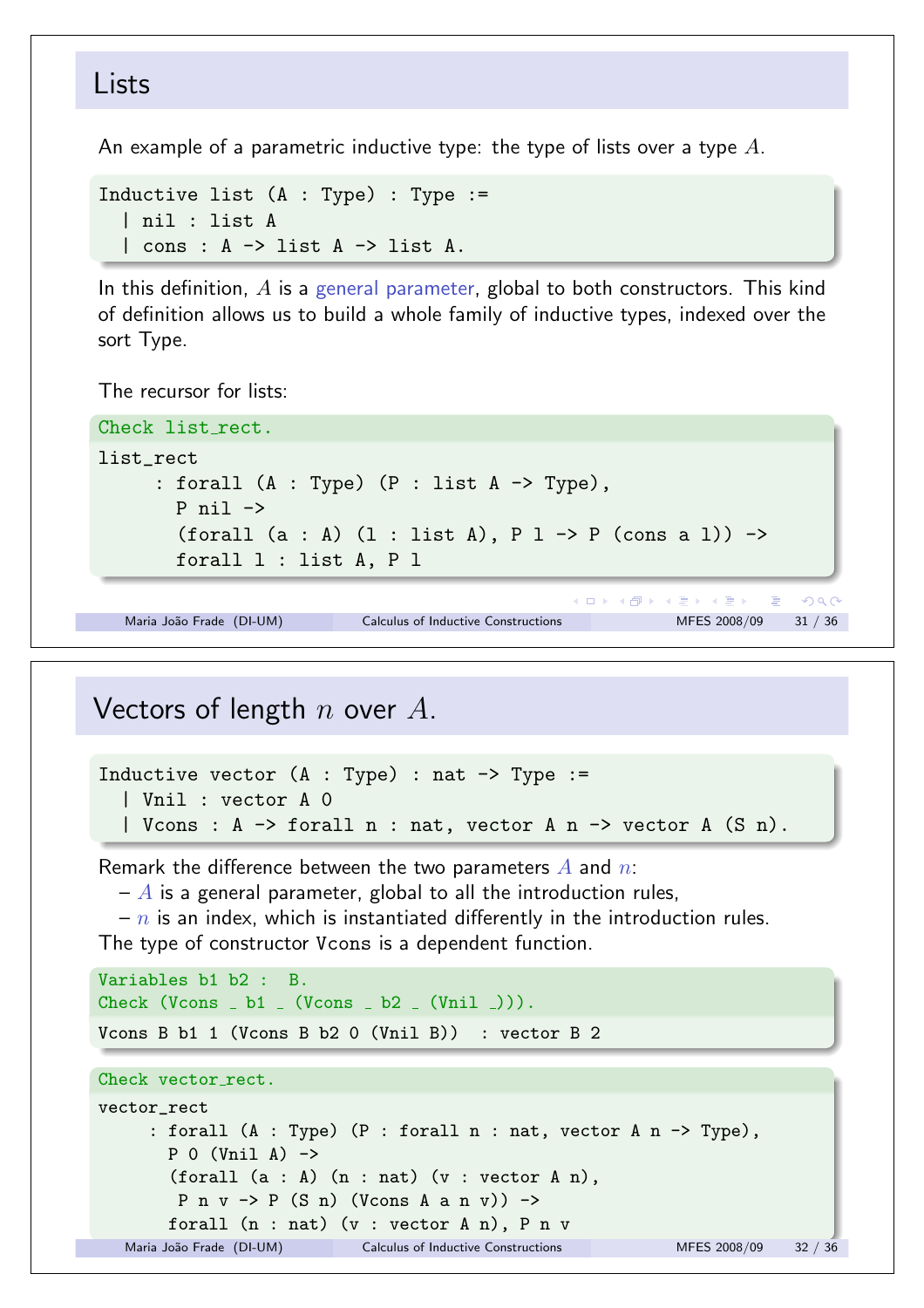## **Equality**

In Coq, the propositional equality between two inhabitants *a* and *b* of the same type A, noted  $a = b$ , is introduced as a family of recursive predicates "to be equal to a", parameterized by both *a* and its type *A*. This family of types has only one introduction rule, which corresponds to reflexivity.

```
Inductive eq (A : Type) (x : A) : A \rightarrow Prop :=| refl_equal : (eq A x x).
```
The induction principle of eq is very close to the Leibniz's equality but not exactly the same.

Check eq ind.

eq\_ind : forall  $(A : Type)$   $(x : A)$   $(P : A \rightarrow Prop)$ ,  $P$  x  $\rightarrow$  forall y : A, x = y  $\rightarrow$  P y

Notice that the syntax " $a = b$ " is an abbreviation for "eq a b", and that the parameter *A* is implicit, as it can be inferred from *a*.

```
Inductive eq (A : Type) (x : A) : A \rightarrow Prop :=| refl| equal : x = x.
```

```
Maria João Frade (DI-UM) Calculus of Inductive Constructions MFES 2008/09 33 / 36
```
## Relations as inductive types

Some relations can also be introduced as an inductive family of propositions. For instance, the order  $n \leq m$  on natural numbers is defined as follows in the standard library:

```
Inductive le (n:nat) : nat \rightarrow Prop :=
   | le_n : (le n n)
   | \text{le}_S : \text{for all } m : \text{nat}, \text{ (le n m)} \rightarrow \text{ (le n (S m))}.
```
- Notice that in this definition n is a general parameter, while the second argument of le is an index. This definition introduces the binary relation  $n \leq m$  as the family of unary predicates "to be greater or equal than a given *n*", parameterized by *n*.
- The Coq system provides a syntactic convention, so that "le x y" can be written " $x \leq y$ ".
- The introduction rules of this type can be seen as rules for proving that a given integer *n* is less or equal than another one. In fact, an object of type *n*  $\leq$  *m* is nothing but a proof built up using the constructors le\_n and le\_S.<br>